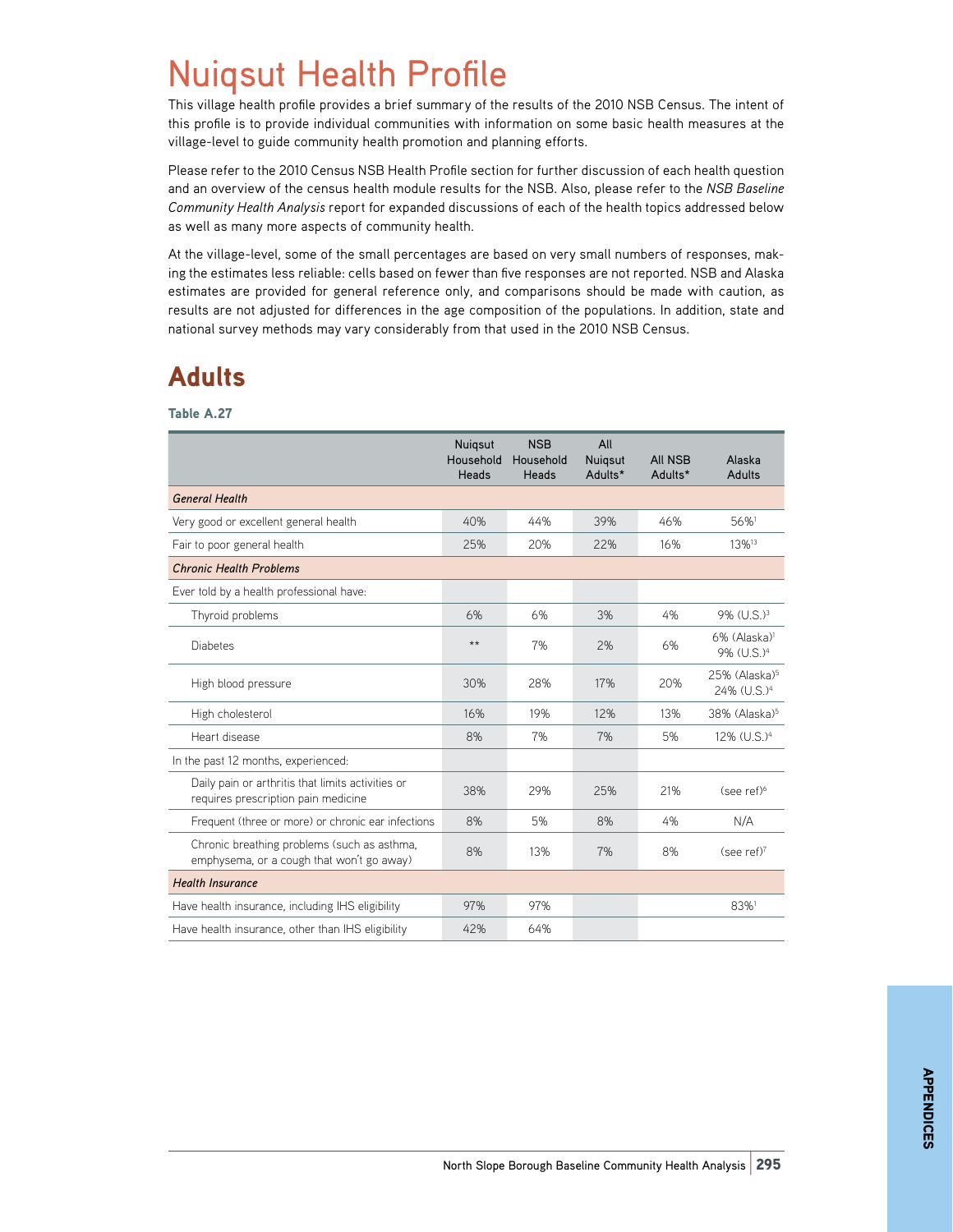Table A.27 *Table A.27, continued*

|                                                                                                                           | <b>Nuigsut</b><br>Household<br>Heads | <b>NSB</b><br>Household<br><b>Heads</b> | All<br>Nuigsut<br>Adults* | <b>AII NSB</b><br>Adults* | Alaska<br><b>Adults</b>  |
|---------------------------------------------------------------------------------------------------------------------------|--------------------------------------|-----------------------------------------|---------------------------|---------------------------|--------------------------|
| <b>Smoking</b>                                                                                                            |                                      |                                         |                           |                           |                          |
| Smoke tobacco (in any form)                                                                                               | 62%                                  | 50%                                     | 62%                       | 49%                       | $22\%$ <sup>1</sup>      |
| Of those who smoke:                                                                                                       |                                      |                                         |                           |                           |                          |
| Smoke one or more packs per day                                                                                           | 31%                                  | 25%                                     |                           |                           |                          |
| Are interested in quitting                                                                                                | 71%                                  | 71%                                     |                           |                           |                          |
| Have tried to quit in the last 12 months                                                                                  | 59%                                  | 62%                                     |                           |                           |                          |
| Permit smoking in the house                                                                                               | 35%                                  | 33%                                     |                           |                           |                          |
| Support a tobacco tax to fund tobacco prevention<br>or cessation programs                                                 | 43%                                  | 53%                                     |                           |                           |                          |
| Overweight and Obesity                                                                                                    |                                      |                                         |                           |                           |                          |
| Overweight (BMI 25-29.9 kg/m <sup>2</sup> )                                                                               | 38%                                  | 33%                                     |                           |                           | 37%1                     |
| Obese (BMI 30 kg/m <sup>2</sup> or higher)                                                                                | 33%                                  | 39%                                     |                           |                           | 28%                      |
| <b>Physical Activity</b>                                                                                                  |                                      |                                         |                           |                           |                          |
| Never get 30 minutes of moderate exercise in a day                                                                        | 19%                                  | 16%                                     |                           |                           | 9%5                      |
| Get at least 30 minutes of moderate exercise 5 days<br>per week or more                                                   | 44%                                  | 44%                                     |                           |                           | 47%                      |
| Sugar-Sweetened Beverages (SSBs)                                                                                          |                                      |                                         |                           |                           |                          |
| On average, drink no soda or other SSBs per day                                                                           | 14%                                  | 26%                                     |                           |                           | 53% <sup>10</sup>        |
| On average, drink two or more sodas or other SSBs<br>per day                                                              | 58%                                  | 45%                                     |                           |                           | 30%10                    |
| <b>Food Security</b>                                                                                                      |                                      |                                         |                           |                           |                          |
| Times last year when household found it difficult to<br>get the foods they needed to eat healthy meals                    | 38%                                  | 35%                                     |                           |                           |                          |
| If yes, because not able to get enough subsistence<br>foods to eat healthy meals                                          | 53%                                  | 43%                                     |                           |                           |                          |
| If yes, because not able to get enough store foods to<br>eat healthy meals                                                | 87%                                  | 90%                                     |                           |                           |                          |
| Percent with household members who at times did<br>not have enough to eat                                                 | 25%                                  | 19%                                     |                           |                           | $(4-11\%)$ <sup>12</sup> |
| Safety: Helmet Use                                                                                                        |                                      |                                         |                           |                           |                          |
| Wear a helmet when riding a snowmachine or<br>four-wheeler (of household heads who ride on<br>snowmachines or 4-wheelers) | 9%                                   | 18%                                     |                           |                           | $(57\%)$ <sup>11</sup>   |
| <b>Drugs and Alcohol</b>                                                                                                  |                                      |                                         |                           |                           |                          |
| In the past 12 months, felt a household member had<br>been hurt by drugs or alcohol                                       | 28%                                  | 24%                                     |                           |                           |                          |
| In the past 12 months, thought the health of their<br>community had been hurt by drugs or alcohol                         |                                      |                                         |                           |                           |                          |
| Often                                                                                                                     | 54%                                  | 57%                                     |                           |                           |                          |
| Sometimes                                                                                                                 | 42%                                  | 35%                                     |                           |                           |                          |
| *Includes both household head (survey respondent) and all other household members, as reported by the household head      |                                      |                                         |                           |                           |                          |

\*Includes both household head (survey respondent) and all other household members, as reported by the household head. \*\*Cell count less than five.

• Three-quarters of Nuiqsut household heads reported their health to be at least good, with one in four reporting fair to poor health, not significantly different from the other North Slope communities combined. The percentage of Nuiqsut adults reported to have very good to excellent health was lower than adults statewide, but similar to Alaska Native adults statewide (42%).